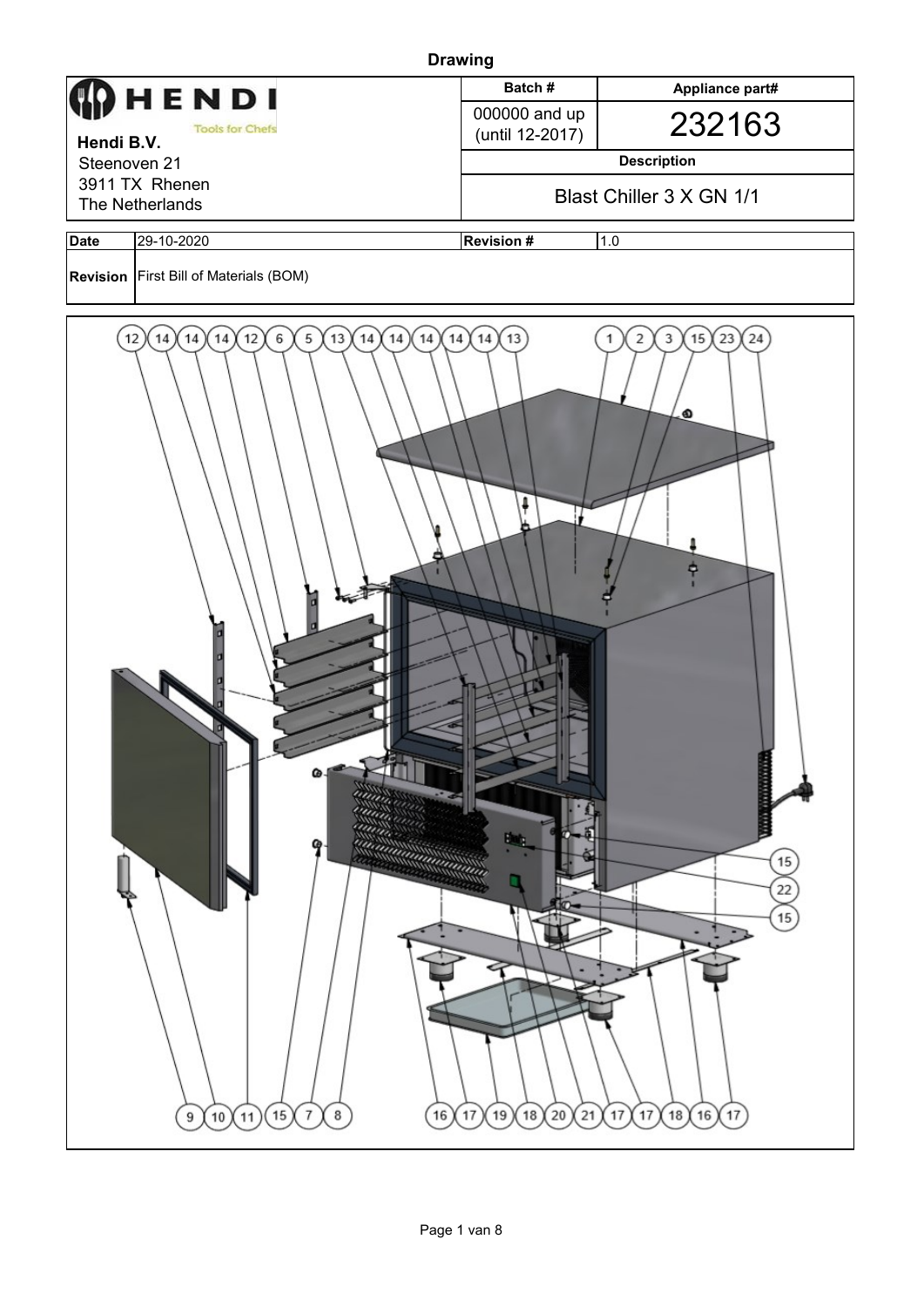| ן יייסטן טואו יא ייים וויש      |                                               |                  |                                                |                        |                |  |  |  |
|---------------------------------|-----------------------------------------------|------------------|------------------------------------------------|------------------------|----------------|--|--|--|
|                                 |                                               |                  | Batch#                                         | Appliance part#        |                |  |  |  |
| HENDI<br><b>Tools for Chefs</b> |                                               |                  | 000000 and up                                  |                        |                |  |  |  |
|                                 |                                               |                  | (until 12-2017)                                | 232163                 |                |  |  |  |
| Hendi B.V.                      |                                               |                  |                                                |                        |                |  |  |  |
| Steenoven 21                    |                                               |                  | <b>Description</b><br>Blast Chiller 3 X GN 1/1 |                        |                |  |  |  |
|                                 | 3911 TX Rhenen                                |                  |                                                |                        |                |  |  |  |
|                                 | The Netherlands                               |                  |                                                |                        |                |  |  |  |
|                                 |                                               |                  |                                                |                        |                |  |  |  |
| <b>Date</b>                     | 29-10-2020                                    | <b>Revision#</b> |                                                | 1.0                    |                |  |  |  |
|                                 | <b>Revision</b> First Bill of Materials (BOM) |                  |                                                |                        |                |  |  |  |
| Item                            | <b>Description</b>                            | Part#            | Quantity                                       | <b>Remark</b>          | <b>Picture</b> |  |  |  |
| $\mathbf{1}$                    | Housing                                       | n/a              | 1                                              |                        |                |  |  |  |
| 2                               | <b>Housing Cover</b>                          | n/a              | $\mathbf{1}$                                   |                        |                |  |  |  |
| 3                               | <b>Screw for Housing Cover</b>                | n/a              | 1                                              |                        |                |  |  |  |
| $\overline{5}$                  | <b>Upper Hinge</b>                            | n/a              | 1                                              |                        |                |  |  |  |
| 6                               | Screw for Upper Hinge                         | n/a              | $\mathbf{1}$                                   |                        |                |  |  |  |
| 7                               | Lower Hinge Holder                            | n/a              | 1                                              |                        |                |  |  |  |
| 8                               | <b>Magnetic Seal</b>                          | n/a              | 1                                              |                        |                |  |  |  |
| $\overline{9}$                  | <b>Torsion Hinge</b>                          | n/a              | $\mathbf{1}$                                   |                        |                |  |  |  |
| 10                              | Door                                          | n/a              | 1                                              |                        |                |  |  |  |
| 11                              | Door Gasket                                   | 948507           | 1                                              |                        |                |  |  |  |
| $\overline{12}$                 | Shelf Guide Holder (Left)                     | n/a              | $\overline{2}$                                 |                        |                |  |  |  |
| 13                              | Shelf Guide Holder (Right)                    | n/a              | $\overline{2}$                                 |                        |                |  |  |  |
| 13A                             | Shelf Guide Holder Set (L+R)                  | n/a              | 1                                              |                        |                |  |  |  |
| $\overline{14}$                 | <b>Shelf Holder</b>                           | 943526           | 6                                              |                        |                |  |  |  |
| 15                              | Screw cover                                   | n/a              | 9                                              |                        |                |  |  |  |
| 16                              | <b>Bottom Plate</b>                           | n/a              | 2                                              |                        |                |  |  |  |
| $\overline{17}$                 | Foot                                          | n/a              | $\overline{4}$                                 |                        |                |  |  |  |
| 18                              | <b>Collection Tray Holder</b>                 | n/a              | $\overline{2}$                                 |                        |                |  |  |  |
| $\overline{19}$                 | <b>Collection Tray</b>                        | n/a              | 1                                              |                        |                |  |  |  |
| 20                              | <b>Front Panel</b>                            | n/a              | 1                                              |                        |                |  |  |  |
| 21                              | Switch                                        | n/a              | $\mathbf{1}$                                   |                        |                |  |  |  |
| $\overline{22}$                 | <b>Main PCB</b>                               | 943533           | 1                                              |                        |                |  |  |  |
| 23                              | <b>Protective Grid</b>                        | n/a              | $\mathbf{1}$                                   |                        |                |  |  |  |
| $\overline{24}$                 | Power Cord                                    | n/a              | 1                                              |                        |                |  |  |  |
|                                 | Display Sticker (Hendi)                       | 943571           | 1                                              | Not shown on Drawing   |                |  |  |  |
|                                 |                                               |                  |                                                |                        |                |  |  |  |
|                                 |                                               |                  |                                                |                        |                |  |  |  |
| n/a                             | -> not available                              |                  | nss                                            | -> not sold separately |                |  |  |  |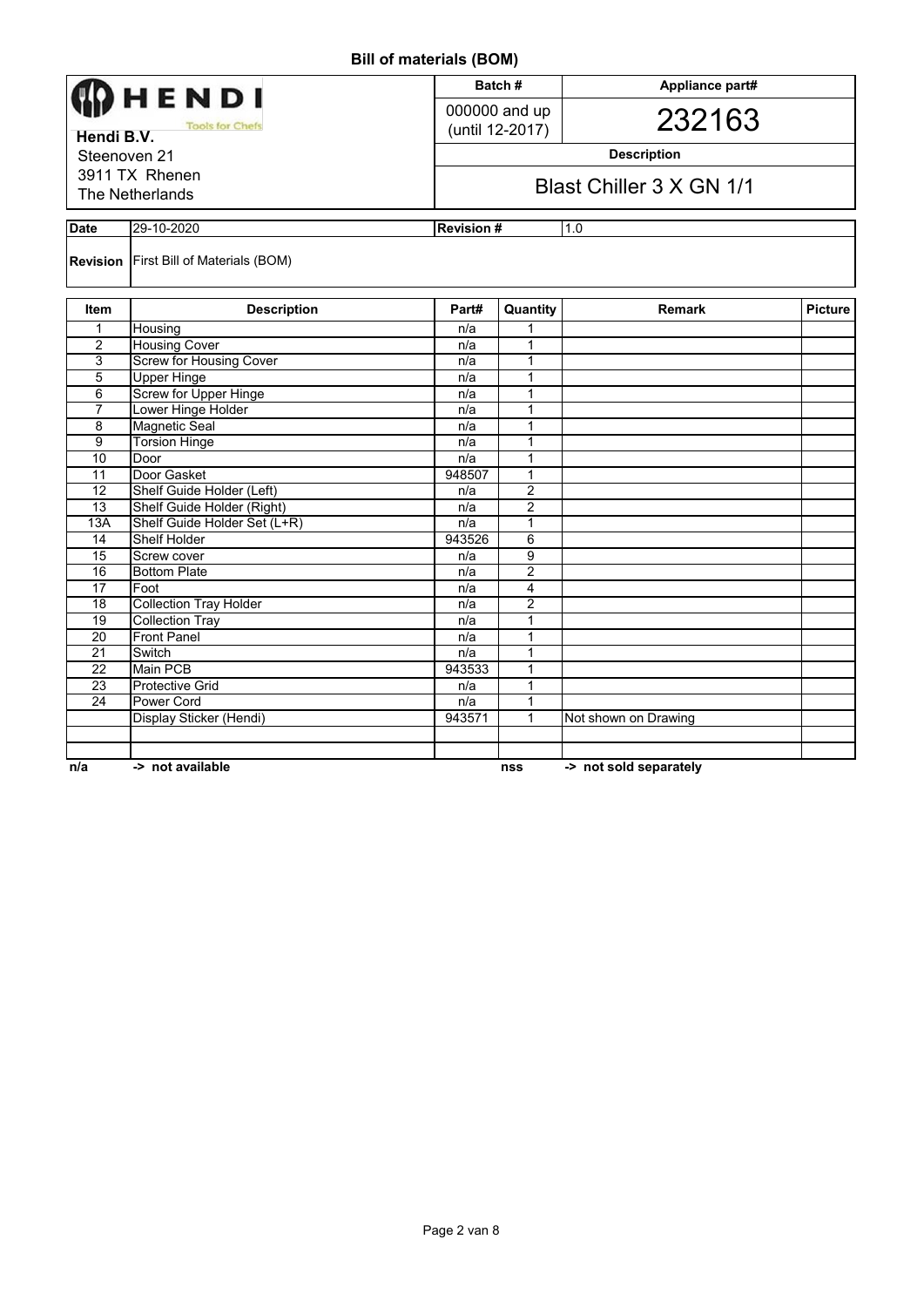|                            |                                                                    | <b>Drawing</b>          |                                                                                                                                                                   |  |  |
|----------------------------|--------------------------------------------------------------------|-------------------------|-------------------------------------------------------------------------------------------------------------------------------------------------------------------|--|--|
|                            | HENDI                                                              | Batch#                  | Appliance part#                                                                                                                                                   |  |  |
|                            | <b>Tools for Chefs</b>                                             | 000000 and up           | 232163                                                                                                                                                            |  |  |
| Hendi B.V.<br>Steenoven 21 |                                                                    | (until 12-2017)         | <b>Description</b>                                                                                                                                                |  |  |
|                            | 3911 TX Rhenen                                                     |                         |                                                                                                                                                                   |  |  |
|                            | The Netherlands                                                    |                         | Blast Chiller 3 X GN 1/1                                                                                                                                          |  |  |
| <b>Date</b>                | 29-10-2020                                                         | <b>Revision#</b>        | 1.0                                                                                                                                                               |  |  |
|                            | <b>Revision First Bill of Materials (BOM)</b>                      |                         |                                                                                                                                                                   |  |  |
|                            | 7<br>35 <sub>2</sub><br>$\left(34\right)$<br>36)<br>57<br>38<br>39 | <b>RATARY AREA</b><br>1 | 33<br>32<br>57<br>$30\,$<br>$\overline{37}$<br>28<br>$\overline{27}$<br>26)<br>25<br>(37)<br>$\left( 9\right)$<br>$\left( \frac{1}{2} \right)$<br>$\overline{37}$ |  |  |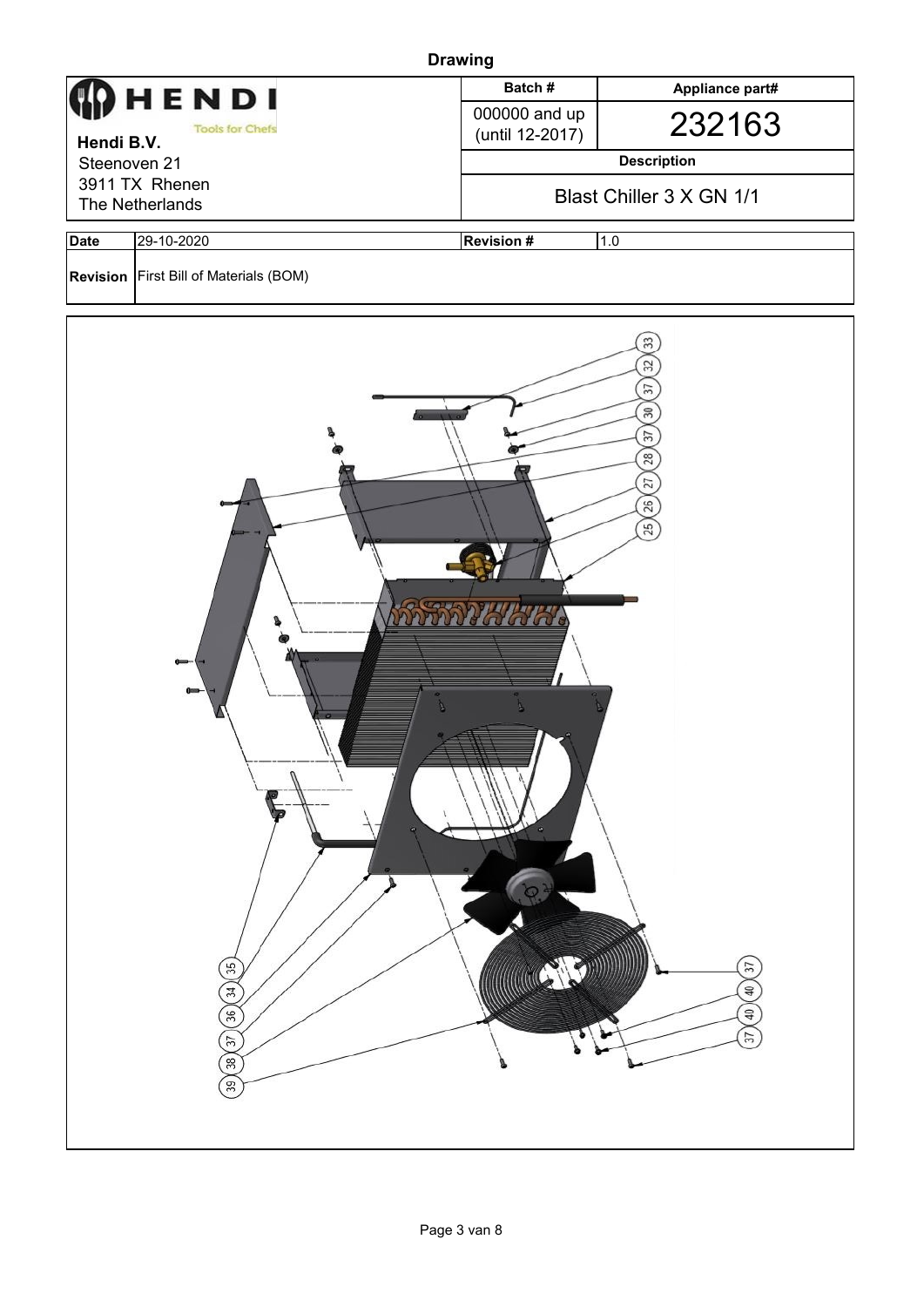|                                               |                                               |                   | Batch#                                     | Appliance part#        |                |  |  |
|-----------------------------------------------|-----------------------------------------------|-------------------|--------------------------------------------|------------------------|----------------|--|--|
| HENDI<br><b>Tools for Chefs</b><br>Hendi B.V. |                                               |                   | 000000 and up<br>232163<br>(until 12-2017) |                        |                |  |  |
| Steenoven 21                                  |                                               |                   | <b>Description</b>                         |                        |                |  |  |
| 3911 TX Rhenen<br>The Netherlands             |                                               |                   | Blast Chiller 3 X GN 1/1                   |                        |                |  |  |
| <b>Date</b>                                   | 29-10-2020                                    | <b>Revision #</b> |                                            | 1.0                    |                |  |  |
|                                               | <b>Revision First Bill of Materials (BOM)</b> |                   |                                            |                        |                |  |  |
| <b>Item</b>                                   | <b>Description</b>                            | Part#             | Quantity                                   | <b>Remark</b>          | <b>Picture</b> |  |  |
| 25                                            | Evaporator (Cold Side)                        | n/a               | 1                                          |                        |                |  |  |
| 26                                            | <b>Thermostatic Valve</b>                     | n/a               | 1                                          |                        |                |  |  |
| 27                                            | <b>Evaporator Housing</b>                     | n/a               | 1                                          |                        |                |  |  |
| 28                                            | <b>Cover Evaporator Housing</b>               | n/a               | 1                                          |                        |                |  |  |
| 30                                            | Washer                                        | n/a               | 4                                          |                        |                |  |  |
| $\overline{32}$                               | Chamber Probe (PTC)                           | 943540            | 1                                          |                        |                |  |  |
| 33                                            | Chamber Probe Cover                           | n/a               | 1                                          |                        |                |  |  |
| 34                                            | Core Temperature Probe                        | 943557            | 1                                          |                        |                |  |  |
| 35                                            | Core Temperature Probe Bracket                | n/a               | 1                                          |                        |                |  |  |
| 36                                            | Front Cover Evaporator                        | n/a               | 1                                          |                        |                |  |  |
| 37                                            | Screw (stainless Steel)                       | n/a               | 14                                         |                        |                |  |  |
| 38                                            | Fan                                           | 928912            | 1                                          |                        |                |  |  |
| 39                                            | Fan Grill                                     | n/a               | 1                                          |                        |                |  |  |
| 40                                            | Fan Mounting Screw                            | n/a               | 4                                          |                        |                |  |  |
|                                               |                                               |                   |                                            |                        |                |  |  |
| n/a                                           | -> not available                              |                   | nss                                        | -> not sold separately |                |  |  |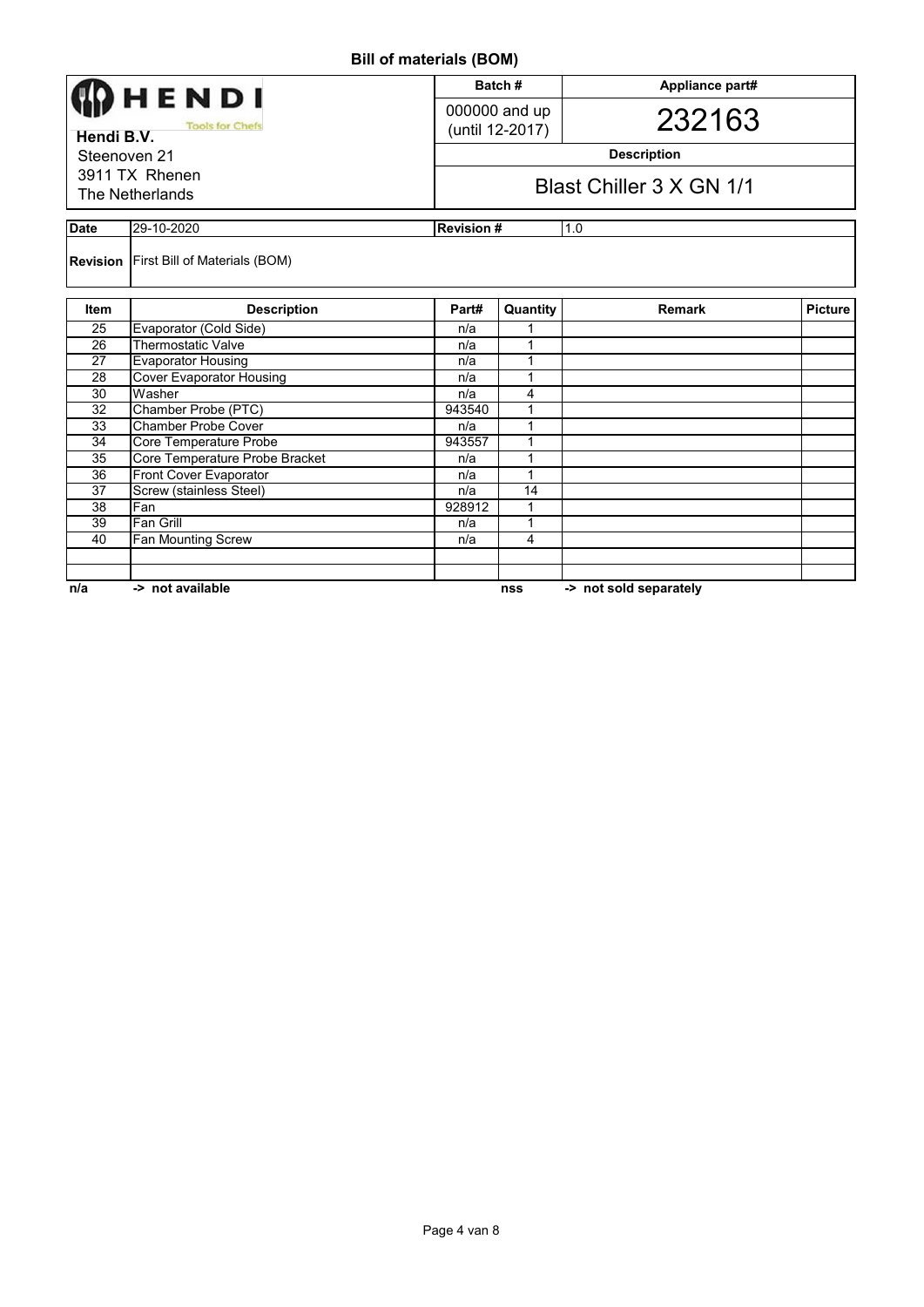|              |                                                                                                                                                                                                                                                                                                                                                                                                                                                                                                             | <b>Drawing</b>                   |                                                                                                                                                                            |
|--------------|-------------------------------------------------------------------------------------------------------------------------------------------------------------------------------------------------------------------------------------------------------------------------------------------------------------------------------------------------------------------------------------------------------------------------------------------------------------------------------------------------------------|----------------------------------|----------------------------------------------------------------------------------------------------------------------------------------------------------------------------|
|              | HENDI                                                                                                                                                                                                                                                                                                                                                                                                                                                                                                       | Batch#                           | Appliance part#                                                                                                                                                            |
| Hendi B.V.   | <b>Tools for Chefs</b>                                                                                                                                                                                                                                                                                                                                                                                                                                                                                      | 000000 and up<br>(until 12-2017) | 232163                                                                                                                                                                     |
| Steenoven 21 |                                                                                                                                                                                                                                                                                                                                                                                                                                                                                                             |                                  | <b>Description</b>                                                                                                                                                         |
|              | 3911 TX Rhenen<br>The Netherlands                                                                                                                                                                                                                                                                                                                                                                                                                                                                           |                                  | Blast Chiller 3 X GN 1/1                                                                                                                                                   |
| <b>Date</b>  | 29-10-2020                                                                                                                                                                                                                                                                                                                                                                                                                                                                                                  | <b>Revision#</b>                 | 1.0                                                                                                                                                                        |
|              | Revision   First Bill of Materials (BOM)                                                                                                                                                                                                                                                                                                                                                                                                                                                                    |                                  |                                                                                                                                                                            |
|              | 24<br>23<br>$58$<br>54<br>53<br>$52\,$<br>$48$<br>65<br>64<br>4<br>52<br>90<br>51<br>L.<br><b>SSSS</b><br>${\tt 50}$<br>\$<br>52<br><b>READ</b><br><b>Construction Construction Construction Construction Construction Construction Construction Construction Constr</b><br><b>CONSTRUCTION OF THE REAL PROPERTY AND</b><br><b>ECONOMICAL CONTRACTOR</b><br><b>RECEIVED BY AN INCH PARTIES</b><br><b>CONTRACTOR</b><br>51<br>(₩ā<br>J<br>50<br><b>CONSTANT</b><br>20<br>EAS<br>K.<br><b>ROSE</b><br>41<br>ο |                                  | 57<br>16<br>60<br>59<br>54<br>63<br>61<br>29<br>56<br>55<br>17<br>$\frac{6}{5}$<br>47<br>46<br>46<br>45<br>42<br>$\overline{4}$<br>44<br>$\overline{21}$<br>$\overline{2}$ |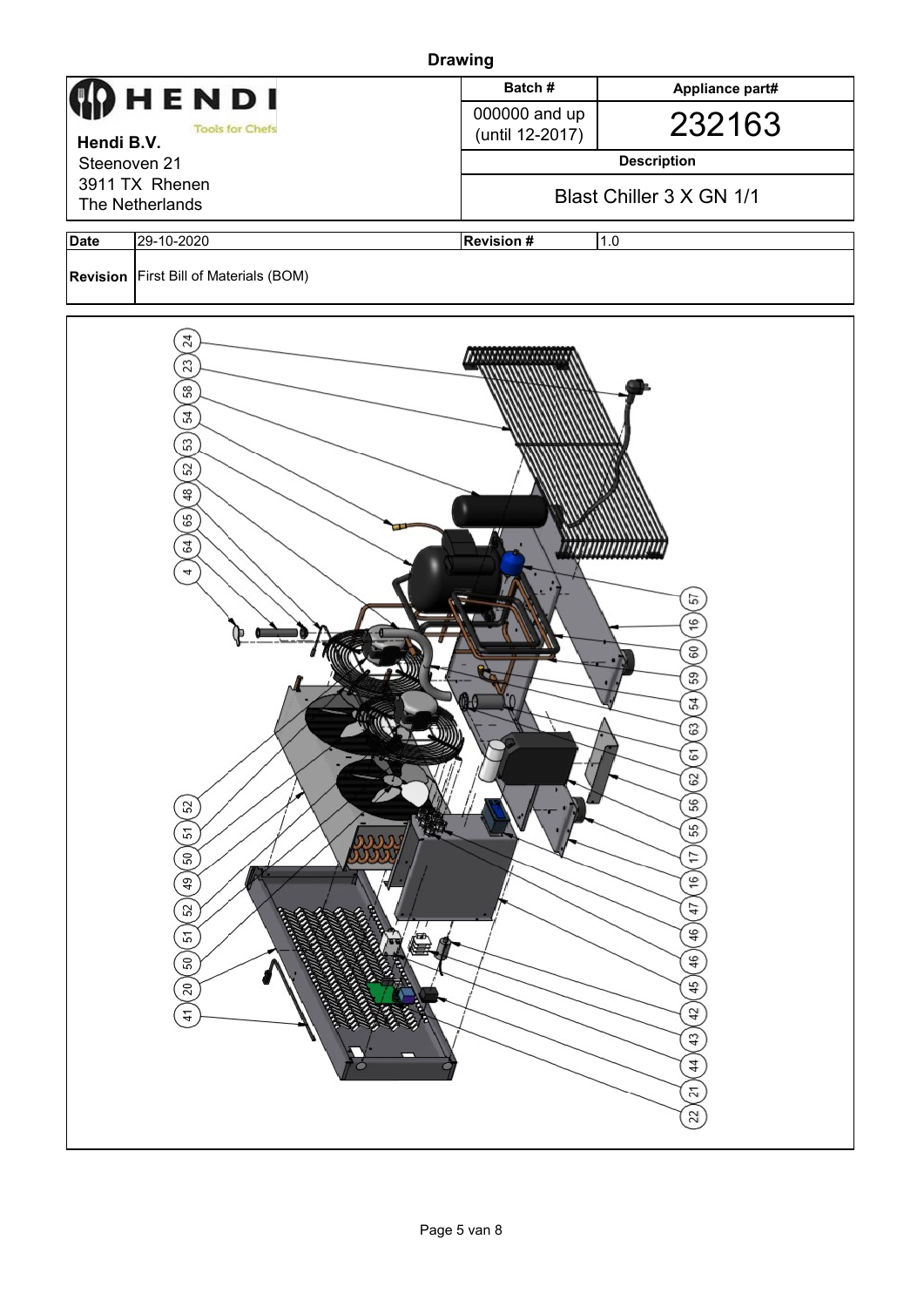| Batch#<br>Appliance part#            |                                                                   |                  |                                  |                          |                |  |  |
|--------------------------------------|-------------------------------------------------------------------|------------------|----------------------------------|--------------------------|----------------|--|--|
| HENDI                                |                                                                   |                  |                                  |                          |                |  |  |
| <b>Tools for Chefs</b><br>Hendi B.V. |                                                                   |                  | 000000 and up<br>(until 12-2017) | 232163                   |                |  |  |
| Steenoven 21                         |                                                                   |                  |                                  |                          |                |  |  |
|                                      |                                                                   |                  | <b>Description</b>               |                          |                |  |  |
|                                      | 3911 TX Rhenen                                                    |                  |                                  | Blast Chiller 3 X GN 1/1 |                |  |  |
|                                      | The Netherlands                                                   |                  |                                  |                          |                |  |  |
| <b>Date</b>                          | 29-10-2020                                                        | <b>Revision#</b> |                                  | 1.0                      |                |  |  |
|                                      | <b>Revision</b> First Bill of Materials (BOM)                     |                  |                                  |                          |                |  |  |
| Item                                 | <b>Description</b>                                                | Part#            | Quantity                         | <b>Remark</b>            | <b>Picture</b> |  |  |
| 4                                    | <b>Bottom Drain Plug</b>                                          | n/a              | 1                                |                          |                |  |  |
| 16                                   | <b>Bottom Plate</b>                                               | n/a              | 2                                |                          |                |  |  |
| 17                                   | Foot                                                              | n/a              | 4                                |                          |                |  |  |
| 20                                   | <b>Front Panel</b>                                                | n/a              | 1                                |                          |                |  |  |
| 21                                   | Switch                                                            | n/a              | 1                                |                          |                |  |  |
| 22                                   | <b>Main PCB</b>                                                   | 953533           | 1                                |                          |                |  |  |
| 23                                   | <b>Protective Grid</b>                                            | n/a              | $\mathbf{1}$                     |                          |                |  |  |
| 24                                   | Power Cord                                                        | n/a              | 1                                |                          |                |  |  |
| 41                                   | Door Sensor                                                       | n/a              | 1                                |                          |                |  |  |
| 42                                   | Capacitor 1.5µF                                                   | n/a              | 1                                |                          |                |  |  |
| 43                                   | Terminal                                                          | n/a              | $\overline{c}$                   |                          |                |  |  |
| 44                                   | Relay Finder 66.82.8.230.0300                                     | n/a              | 1                                |                          |                |  |  |
| 45                                   | <b>Inner Housing</b>                                              | n/a              | 1                                |                          |                |  |  |
| 46                                   | <b>Cable Retention</b>                                            | n/a              | 5                                |                          |                |  |  |
| 47                                   | Fan Controller (condensor)                                        | n/a              | $\mathbf{1}$                     | EW961                    |                |  |  |
| 48                                   | Temperature Sensor Fan Controller                                 | n/a              | 1                                | (NTC)                    |                |  |  |
| 49                                   | Condensor                                                         | n/a              | 1                                |                          |                |  |  |
| 50                                   | Fan Blade                                                         | n/a              | 2                                |                          |                |  |  |
| 51                                   | Fan Grill (230mm)                                                 | n/a              | 2                                |                          |                |  |  |
| 52                                   | Fan                                                               | 951811           | 2                                |                          |                |  |  |
| 53                                   | Compressor                                                        | n/a              | 1                                |                          |                |  |  |
| 54                                   | <b>Compressor Fill Valve</b>                                      | n/a              | $\overline{c}$                   |                          |                |  |  |
| 55<br>56                             | <b>Electrical Box Compressor</b><br><b>Electrical Box Bracket</b> | n/a              | 1<br>1                           |                          |                |  |  |
| 57                                   | Solid Cartridge Filter                                            | n/a              | 1                                |                          |                |  |  |
| 58                                   | <b>Liquid Separator</b>                                           | n/a<br>n/a       | 1                                |                          |                |  |  |
| 59                                   | <b>Coolant Pipe A</b>                                             | n/a              | 1                                |                          |                |  |  |
| 60                                   | Coolant Pipe B                                                    | n/a              | 1                                |                          |                |  |  |
| 61                                   | Drain Ø32mm                                                       | n/a              | 1                                |                          |                |  |  |
| 62                                   | Ring for Drain Ø32mm                                              | n/a              | $\mathbf{1}$                     |                          |                |  |  |
| 63                                   | PVC Drain Tube Ø20mm                                              | n/a              | 1                                |                          |                |  |  |
| 64                                   | PVC Drain Pipe Ø20mm                                              | n/a              | 1                                |                          |                |  |  |
| 65                                   | Ring for Drain Pipe Ø20mm                                         | n/a              | 1                                |                          |                |  |  |
|                                      |                                                                   |                  |                                  |                          |                |  |  |
|                                      |                                                                   |                  |                                  |                          |                |  |  |
| n/a                                  | -> not available                                                  |                  | nss                              | -> not sold separately   |                |  |  |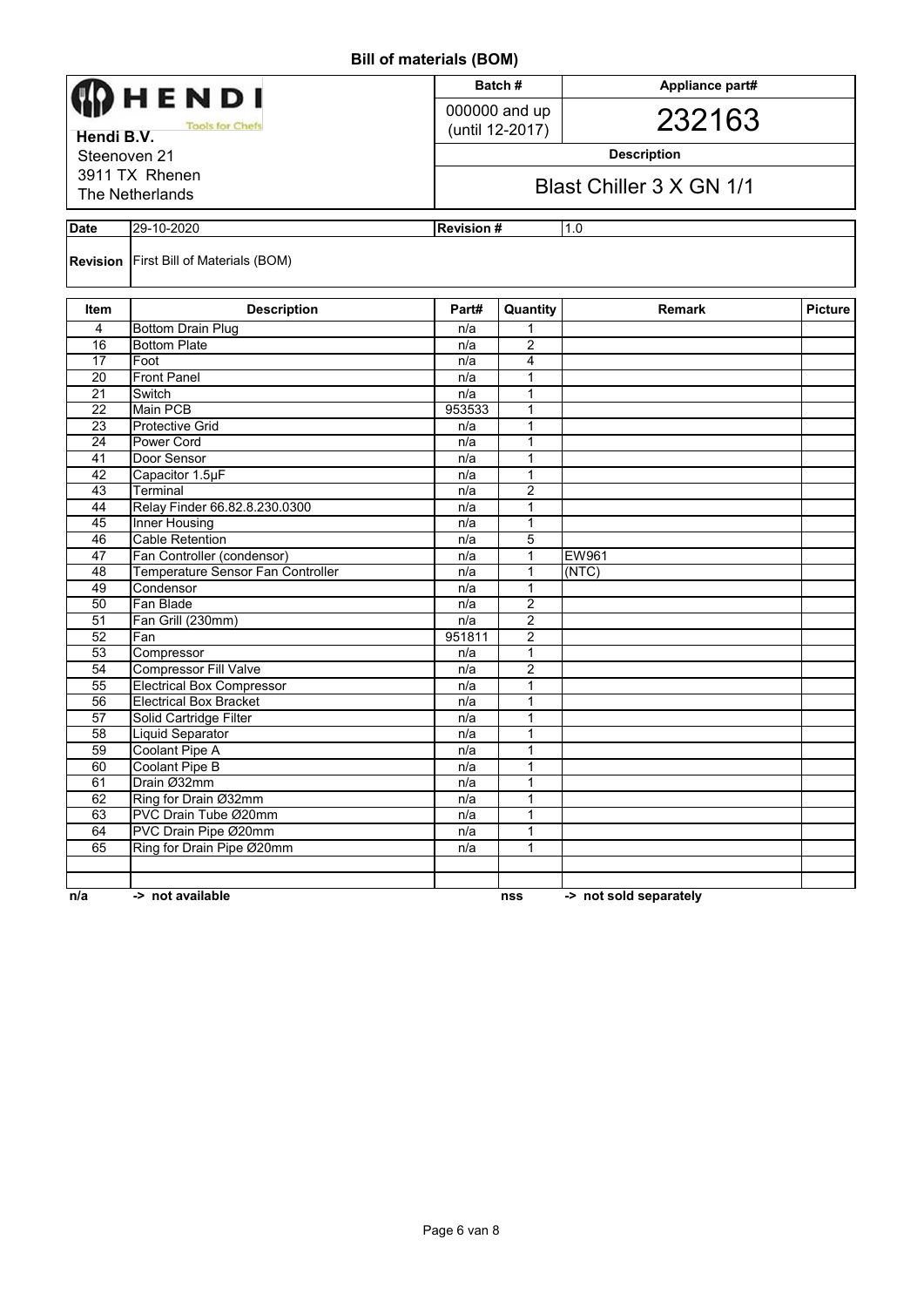|              | <b>Drawing</b>                           |                                  |                          |  |  |  |  |
|--------------|------------------------------------------|----------------------------------|--------------------------|--|--|--|--|
|              | HENDI                                    | Batch#                           | Appliance part#          |  |  |  |  |
| Hendi B.V.   | <b>Tools for Chefs</b>                   | 000000 and up<br>(until 12-2017) | 232163                   |  |  |  |  |
| Steenoven 21 |                                          |                                  | <b>Description</b>       |  |  |  |  |
|              | 3911 TX Rhenen<br>The Netherlands        |                                  | Blast Chiller 3 X GN 1/1 |  |  |  |  |
| <b>Date</b>  | 29-10-2020                               | <b>Revision#</b>                 | 1.0                      |  |  |  |  |
|              | Revision   First Bill of Materials (BOM) |                                  |                          |  |  |  |  |
|              | Allinin Miller                           | о<br>71<br>69)<br>72<br>$70$     | 66<br>68<br>67           |  |  |  |  |